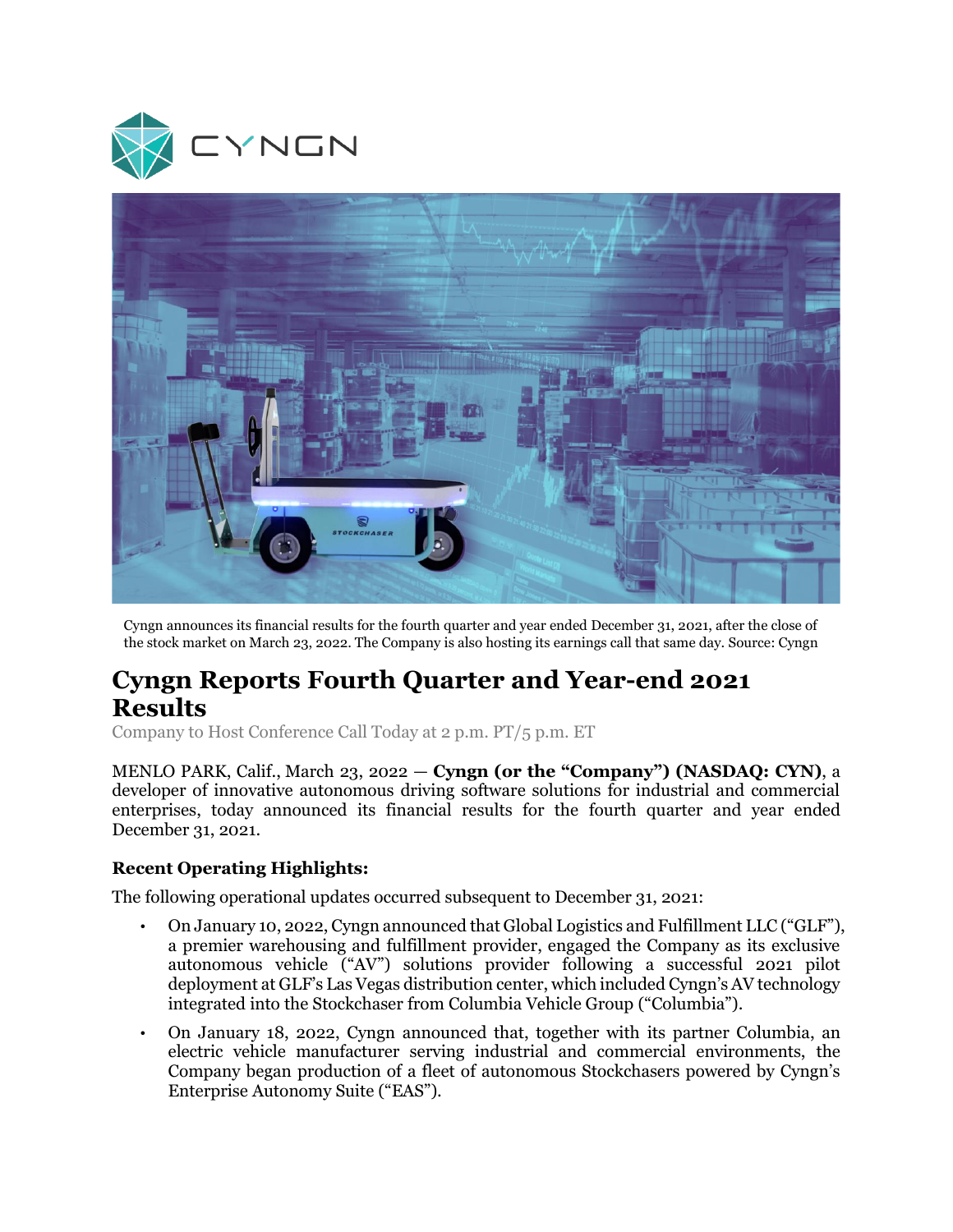Cyngn Inc. Page 2 of **7** March 23, 2022

- On February 3, 2022, Cyngn and Greenland Technologies Holding Corporation (Nasdaq: GTEC) ("Greenland"), a technology developer and manufacturer of electric industrial vehicles and drivetrain systems for material handling machinery and vehicles, announced a strategic partnership whereby Cyngn will bring its self-driving vehicle capabilities to Greenland forklifts with its proprietary EAS enabling Greenland forklifts to switch easily between fully autonomous, manual, and remotely-controlled modes.
- On February 15, 2022, Cyngn announced the filing of a patent application for DriveMod Kit, a complete autonomy integration package designed to streamline the retrofitting of existing industrial vehicles or installation into newly manufactured vehicles. DriveMod Kit would enable faster and more cost-effective deployments of Cyngn's industrial autonomy solutions, supporting scalability and rapid adoption of AV technologies by industrial and commercial enterprises.

Lior Tal, Chairman and CEO of Cyngn, stated, "In the months since October 2021 when Cyngn completed its IPO and became a public company, we have made notable progress toward productizing and commercializing EAS, remaining on schedule to begin scaled deployments in 2024 as previously disclosed. In January, GLF selected Cyngn as its exclusive AV solutions provider, marking a significant step forward in our partnership with Columbia. This was the result of a series of deployments in the second half of 2021, which included Cyngn's AV technology integrated into Columbia's Stockchaser. We look forward to additional deployments with GLF this year, especially as we partner to bring new facilities that are geared towards automation online. We also deepened our partnership with Columbia, kicking off production of autonomy-ready Stockchasers powered by EAS. This ensures that the best possible version of a Columbia Stockchaser is coming off the line, and it is ready for the integration of the DriveMod Kit for which we filed a patent application last month. Finally, we announced our partnership with Greenland where we will be embarking on our forklift automation effort. We are excited to be working with a leader in the electric industrial vehicle and equipment space, bringing self-driving capabilities to forklifts, which are one of the most ubiquitous material handling vehicles out there.

"Cyngn is pleased to be helping our customers make tangible steps toward achieving their ESG and sustainability goals. In addition to increasing operational efficiencies while enhancing safety measures for employees by implementing self-driving solutions, organizations may also decrease their energy footprint by utilizing electric vehicles, such as Greenland's electric forklifts, powered by Cyngn technology.

"Another key priority for us is to continue building out our team here at Cyngn, something we believe is critical to the Company's long-term success. We are focused on ensuring we have the necessary people in place to support the ongoing development, productization and commercialization of EAS, as well as the additional staff needed to support our status as a public company. In the months ahead, we anticipate expanding upon our existing network of key strategic partners allowing us to leverage the strengths, dealer networks, servicing capabilities, and incumbency of organizations that are already ingrained in the material handling space. This will allow us to develop our initial core paying customer base that will serve as the foundational path to recurring revenues."

## **GAAP Financial Review**

The Company did not generate any revenue for the years ended December 31, 2021, and 2020.

## **Fourth Quarter Ended December 31, 2021:**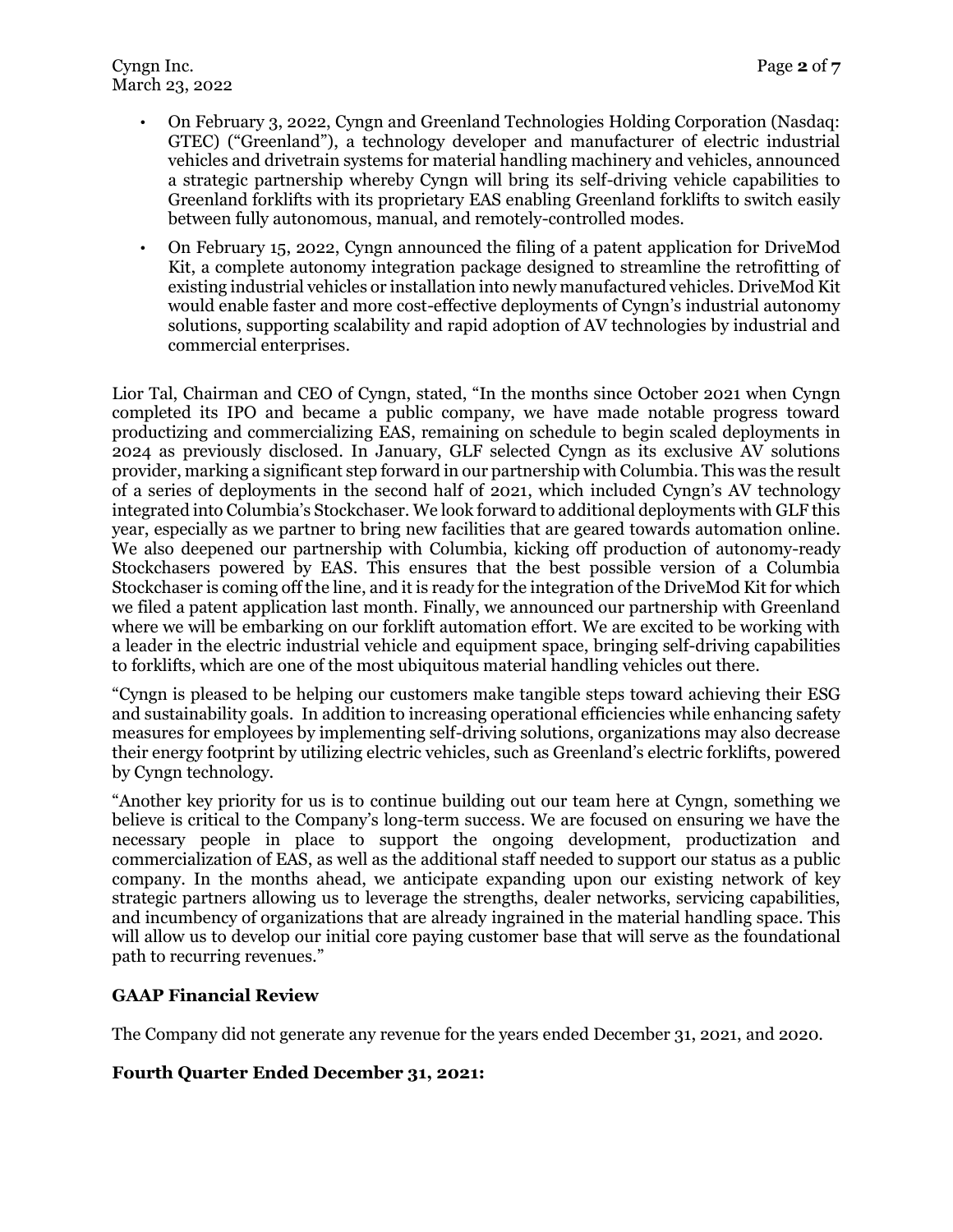- Total operating expenses were \$3.6 million for the quarter ended December 31, 2021, compared to \$2.3 million in the prior-year quarter. The increase was primarily due to a \$0.5 million increase in R&D expense related to costs incurred for additional engineering staff and a \$1.1 million increase in general and administrative ("G&A") expense related to costs incurred for additional personnel and professional services necessary to support becoming a public company. The Company expects R&D costs to continue to increase as it works to restore the appropriate level of engineering and other personnel to support its R&D efforts.
- Net loss was \$2.1 million for the quarter ended December 31, 2021, compared to net loss of \$2.3 million in the prior-year quarter. The increase in total operating expenses was offset by an increase in other income, which was primarily attributed to the forgiveness of the Paycheck Protection Program ("PPP") loans by the Small Business Administration ("SBA") amounting to \$1.6 million during the period. Net loss per share on a basic and diluted basis was \$0.10 based on approximately 20.4 million weighted average shares for the quarter ended December 31, 2021, compared to net loss per share on a basic and diluted basis of \$2.38 per share based on approximately 1.0 million weighted average shares in the prior-year quarter.

## **Year Ended December 31, 2021:**

- Total operating expenses were \$9.4 million for the year ended December 31, 2021, compared to \$8.4 million in the prior year. The increase was primarily due to a \$1.0 million increase in G&A expense related to a \$1.0 million increase in stock-based compensation and increased costs incurred for additional personnel and professional services necessary to support the Company's IPO and becoming a public company, partially offset by a \$0.1 million decrease in R&D expense related to a decrease in R&D personnel compared to pre-COVID-19 headcount levels.
- Net loss was \$7.8 million for the year ended December 31, 2021, compared to net loss of \$8.3 million in the prior year. The decrease was primarily the result of a \$1.6 million increase in other income attributed to the forgiveness of the PPP loans by the SBA during the year. Net loss per share on a basic and diluted basis was \$1.33 based on approximately 5.9 million weighted average shares for the year ended December 31, 2021, compared to net loss per share on a basic and diluted basis of \$8.76 per share based on approximately 1.0 million weighted average shares in the prior year.

## **Balance Sheet Highlights:**

As of December 31, 2021, Cyngn's cash and cash equivalents were \$21.9 million, working capital was \$22.1 million, and total stockholders' equity was \$22.2 million; compared to cash and cash equivalents of \$6.1 million, working capital of \$6.1 million and total stockholders' equity of \$5.6 million, respectively, as of December 31, 2020.

For more details on Cyngn's financial results for the year ended December 31, 2021, please refer to the Company's Annual Report on Form 10-K to be filed with the SEC, which will be accessible at [www.sec.gov.](http://www.sec.gov/)

## **Conference Call and Webcast Information:**

Cyngn will host a conference call at 2 p.m. PT/5 p.m. ET today (Wednesday, March 23, 2022), during which management will discuss the results of the fourth quarter and year ended December 31, 2021. To participate in the conference call, please use the following dial-in numbers about 5 minutes prior to the scheduled conference call time: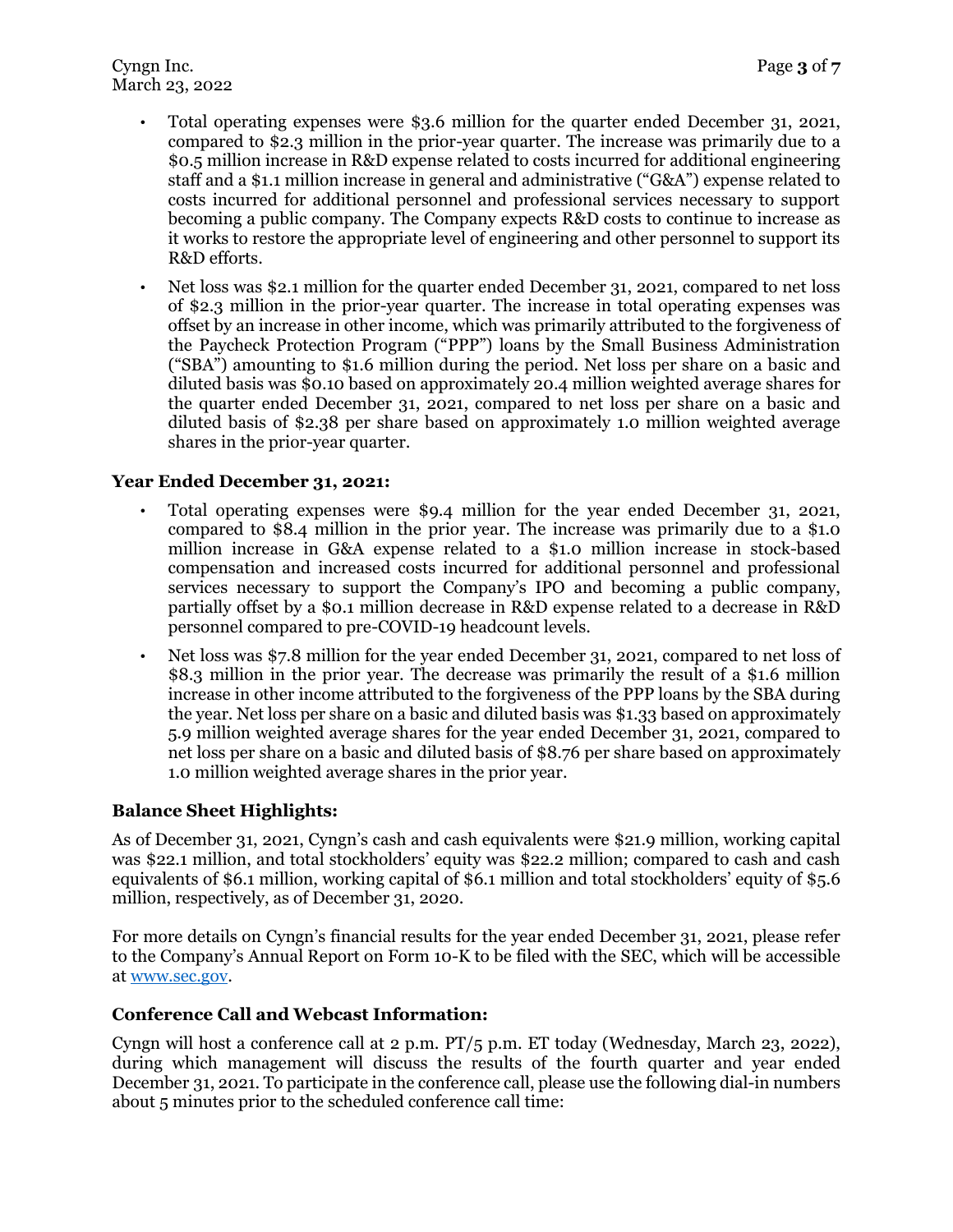U.S. & Canada (Toll-Free): (877) 407-9753 International (Toll): (201) 493-6739

The conference call can also be accessed via webcast at the "Events & Presentations" page of Cyngn's Investor Relations website by clicking [here.](https://investors.cyngn.com/events-presentations/?utm_source=cyngn&utm_medium=pr&utm_campaign=Cowen-Trade-Show-PR&utm_id=Cowen-Trade-Show-PR) The Company encourages all participants to also log into the live webcast as it expects to broadcast a short video showcasing its autonomous driving technology in action, customer interviews, long-term vision and more.

Those who are unable to attend the live conference call may access the recording shortly after the conclusion of the call at the above webcast link or at the "Investor Relations" page of the Company's website ([https://investors.cyngn.com/\)](https://investors.cyngn.com/).

## **About Cyngn**

Cyngn is an autonomous vehicle technology company that is focused on addressing industrial uses for autonomous vehicles. Cyngn believes that technological innovation is needed to enable adoption of autonomous industrial vehicles that will address the substantial industry challenges that exist today. These challenges include labor shortages, lagging technological advancements from incumbents, and high upfront investment requirements. Cyngn addresses these challenges with its *Enterprise Autonomy Suite*, which includes *DriveMod* (modular industrial vehicle autonomous driving software), *Cyngn Insight* (customer-facing software suite for monitoring/managing AV fleets and aggregating/analyzing data), and *Cyngn Evolve* (internal toolkit that enables Cyngn to leverage data from the field for artificial intelligence, simulation, and modeling).

To learn more, please visit [https://cyngn.com/.](https://cyngn.com/?utm_campaign=Press%20Releases&utm_source=press&utm_medium=3-14-2022-earnings&utm_term=cyngn%20hp)

## **Forward-Looking Statements**

This press release contains forward-looking statements within the meaning of the Private Securities Litigation Reform Act of 1995, Section 27A of the Securities Act of 1933, as amended, and Section 21E of the Securities Exchange Act of 1934, as amended, such as statements about the Company's growth, acquisition strategy, ability to deliver sustainable long-term value, ability to respond to the changing environment, operational focus, strategic growth plans and merger integration efforts, operations and financial results. Forward-looking statements reflect current views with respect to future events and financial performance and therefore cannot be guaranteed. Such statements are based on the current expectations and certain assumptions of the Company's management, and some or all of such expectations and assumptions may not materialize or may vary significantly from actual results. Actual results may also vary materially from forward-looking statements due to risks, uncertainties and other factors, known and unknown, including the risk factors described from time to time in the Company's reports to the SEC, including, without limitation the risk factors discussed in the Company's Prospectus. The forward-looking statements are applicable only as of the date on which they are made, and the Company does not assume any obligation to update any forward-looking statements.

## **Contact**

Carolyne Sohn Vice President, The Equity Group [csohn@equityny.com](mailto:csohn@equityny.com)  $(415)$  568-2255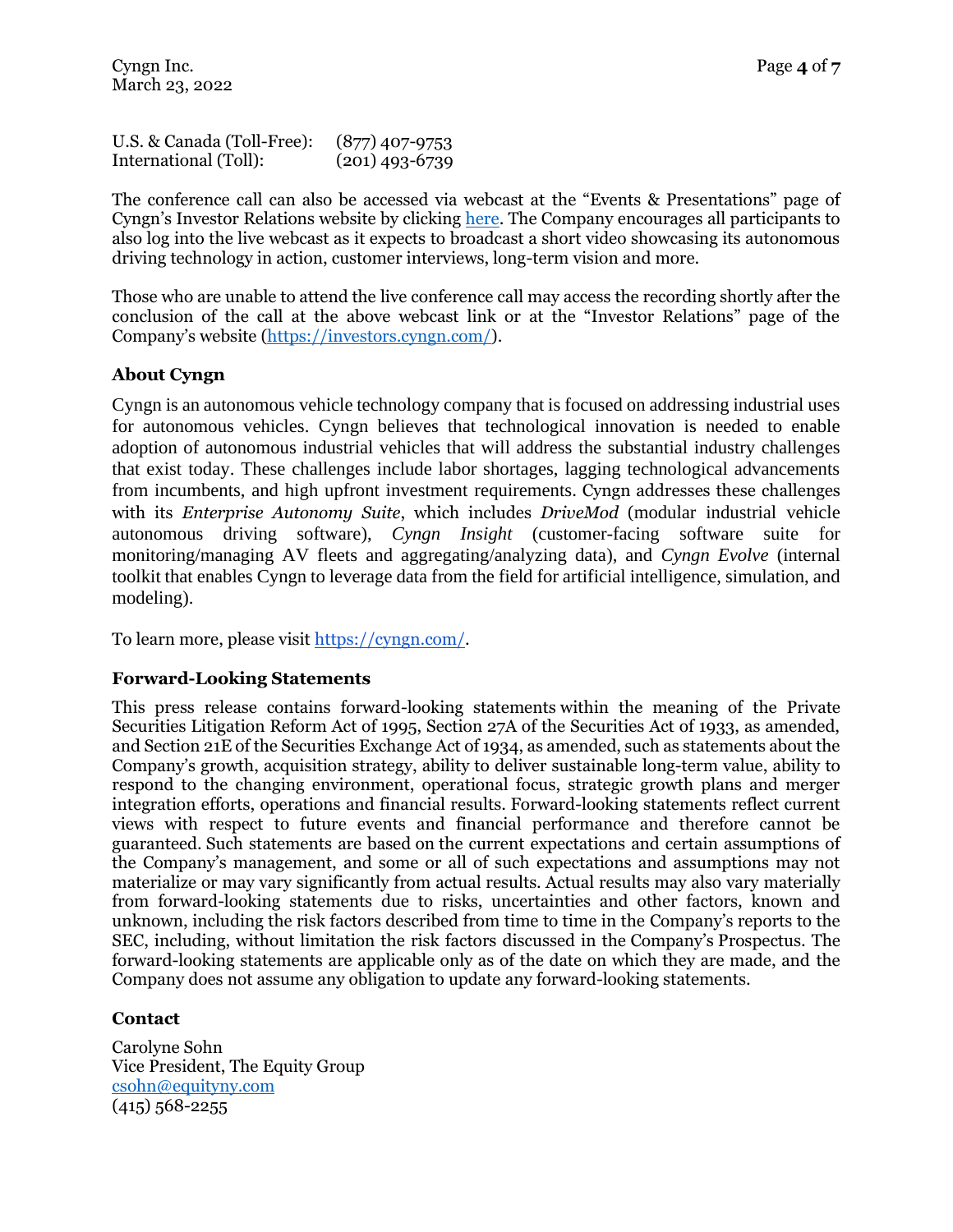## **CYNGN INC. AND SUBSIDIARIES CONSOLIDATED BALANCE SHEETS**

|                                                                                                                                                                                                                                                                       | December 31,<br>2021 | December 31,<br>2020 |  |  |
|-----------------------------------------------------------------------------------------------------------------------------------------------------------------------------------------------------------------------------------------------------------------------|----------------------|----------------------|--|--|
| Assets                                                                                                                                                                                                                                                                |                      |                      |  |  |
| <b>Current assets</b>                                                                                                                                                                                                                                                 |                      |                      |  |  |
| Cash and cash equivalents                                                                                                                                                                                                                                             | \$<br>21,945,981     | \$<br>6,056,190      |  |  |
| Restricted cash                                                                                                                                                                                                                                                       | 50,000               | 400,000              |  |  |
| Prepaid expenses and other current assets                                                                                                                                                                                                                             | 525,304              | 48,852               |  |  |
| <b>Total current assets</b>                                                                                                                                                                                                                                           | 22,521,285           | 6,505,042            |  |  |
| Property and equipment, net                                                                                                                                                                                                                                           | 102,787              | 133,805              |  |  |
| Intangible assets, net                                                                                                                                                                                                                                                | 30,917               | 34,383               |  |  |
| <b>Total Assets</b>                                                                                                                                                                                                                                                   | 22,654,989<br>\$     | \$<br>6,673,230      |  |  |
| Liabilities and Stockholders' Equity<br><b>Current liabilities</b>                                                                                                                                                                                                    |                      |                      |  |  |
| Accounts payable                                                                                                                                                                                                                                                      | 112,271              | 73,016               |  |  |
| Accrued expenses and other current liabilities                                                                                                                                                                                                                        | 295,156              | 307,402              |  |  |
| <b>Total current liabilities</b>                                                                                                                                                                                                                                      | 407,427              | 380,418              |  |  |
| Note payable, Payroll Protection Program                                                                                                                                                                                                                              |                      | 695,078              |  |  |
| <b>Total liabilities</b>                                                                                                                                                                                                                                              | 407,427              | 1,075,496            |  |  |
| Commitments and contingencies<br><b>Stockholders' Equity</b><br>Convertible Series A, B and C preferred stock, Par \$0.00001;<br>10,000,000 authorized as of December 31, 2021 and<br>21,982,491 shares authorized, issued and outstanding as of<br>December 31, 2020 |                      | 220                  |  |  |
| Common stock, Par \$0.00001; 100,000,000 shares<br>authorized, 26,487,680 shares issued and outstanding as of<br>December 31, 2021 and 42,000,000 shares authorized, 951,794<br>shares issued and outstanding as of December 31, 2020                                 | 265                  | 10                   |  |  |
| <b>Stock Warrants Outstanding</b>                                                                                                                                                                                                                                     | 170,397              |                      |  |  |
| Additional paid-in capital                                                                                                                                                                                                                                            | 138,570,430          | 114,291,505          |  |  |
| Accumulated deficit                                                                                                                                                                                                                                                   | (116, 493, 530)      | (108, 694, 001)      |  |  |
| <b>Total stockholders' equity</b>                                                                                                                                                                                                                                     | 22, 247, 562         | 5,597,734            |  |  |
| <b>Total Liabilities and Stockholders' Equity</b>                                                                                                                                                                                                                     | 22,654,989<br>\$     | \$<br>6,673,230      |  |  |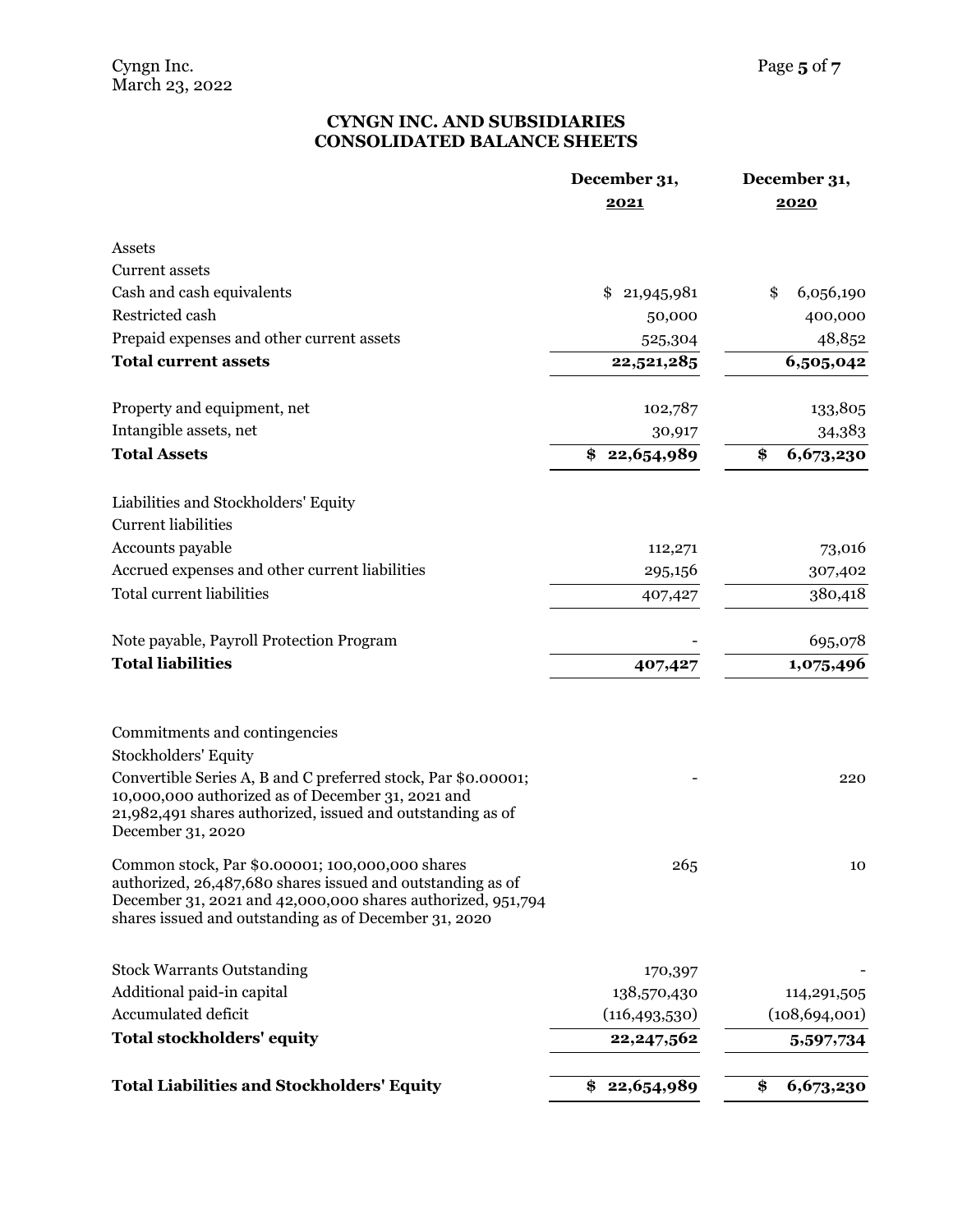## **CYNGN INC. AND SUBSIDIARIES CONSOLIDATED STATEMENTS OF OPERATIONS**

|                                                                                                           | Three months ended December 31, |             |    | Year ended December 31, |    |               |    |             |
|-----------------------------------------------------------------------------------------------------------|---------------------------------|-------------|----|-------------------------|----|---------------|----|-------------|
|                                                                                                           |                                 | 2021        |    | 2020                    |    | 2021          |    | 2020        |
| Revenue                                                                                                   | \$                              |             | \$ |                         | \$ |               | \$ |             |
| Operating expenses:                                                                                       |                                 |             |    |                         |    |               |    |             |
| Research and development                                                                                  |                                 | 2,003,867   |    | 1,158,942               |    | 4,990,407     |    | 5,120,979   |
| General and administrative                                                                                |                                 | 1,627,835   |    | 1,091,904               |    | 4,409,651     |    | 3,252,649   |
| Total operating expenses                                                                                  |                                 | 3,631,702   |    | 2,250,846               |    | 9,400,058     |    | 8,373,628   |
| Loss from operations                                                                                      |                                 | (3,631,702) |    | (2,250,846)             |    | (9,400,058)   |    | (8,373,628) |
| Other income, net                                                                                         |                                 |             |    |                         |    |               |    |             |
| Interest (expense) income                                                                                 |                                 | 452         |    | 4,261                   |    | (9,580)       |    | 39,841      |
| Other (expense) income                                                                                    |                                 | (28, 635)   |    | (16, 139)               |    | 7,173         |    | (5,020)     |
| PPP Loan forgiveness                                                                                      |                                 | 1,602,936   |    |                         |    | 1,602,936     |    |             |
| Total other income, net                                                                                   |                                 | 1,574,753   |    | (11, 878)               |    | 1,600,529     |    | 34,821      |
| Net loss                                                                                                  | \$                              | (2,056,949) | \$ | (2,262,724)             | \$ | (7, 799, 529) | \$ | (8,338,807) |
| Net loss per share attributable to<br>ordinary shareholders, basic and                                    |                                 |             |    |                         |    |               |    |             |
| diluted                                                                                                   | \$                              | (0.10)      | \$ | (2.38)                  | \$ | (1.33)        | \$ | (8.76)      |
| Weighted-average shares used in<br>computing net loss per share<br>attributable to ordinary shareholders, |                                 |             |    |                         |    |               |    |             |
| basic and diluted                                                                                         |                                 | 20,384,421  |    | 951,794                 |    | 5,861,730     |    | 951,794     |